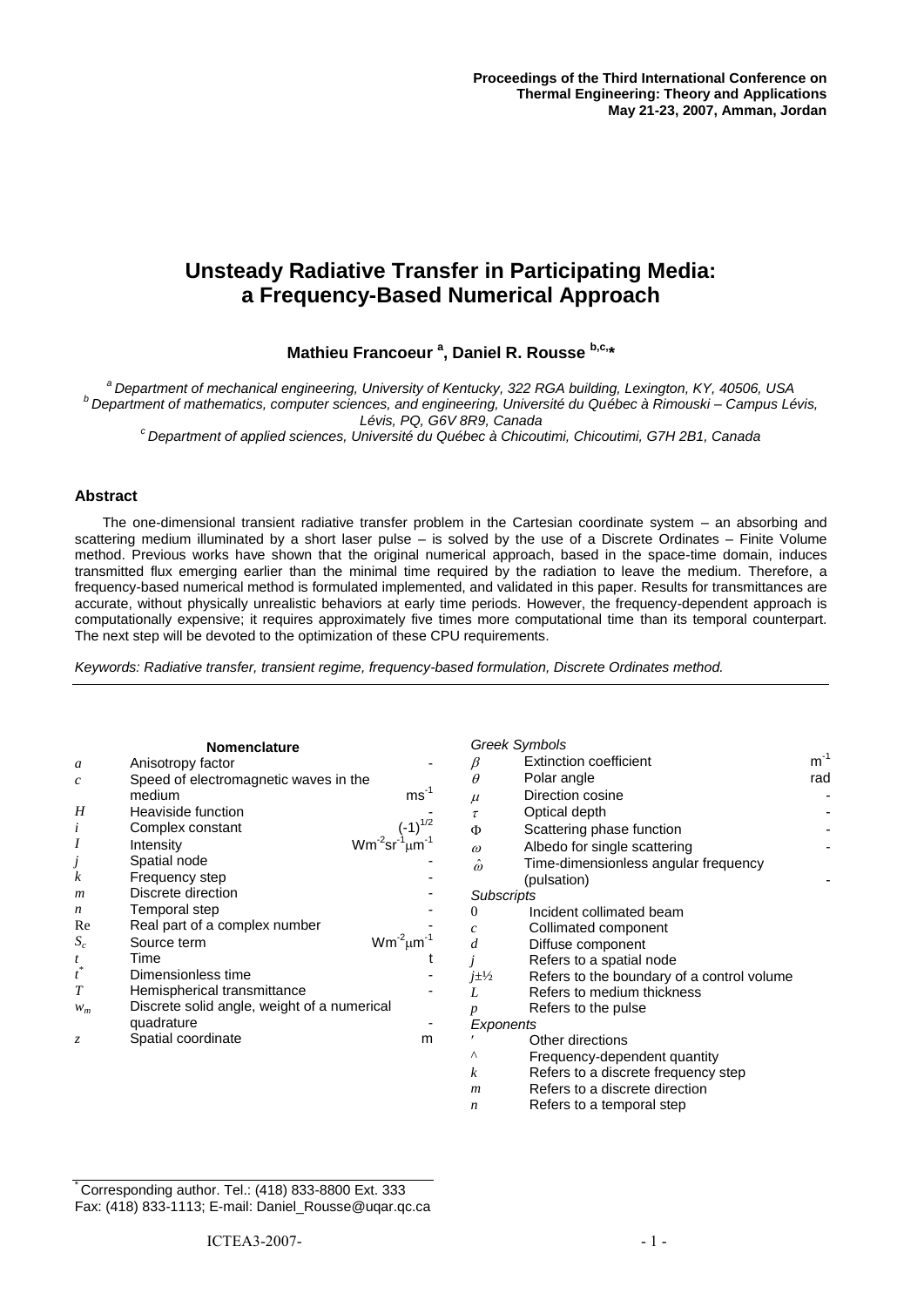#### **1. Introduction**

The interest for transient radiative transfer has recently increased, mainly because of numerous possible uses of short pulse lasers in a wide variety of engineering and biomedical applications [1]. Optical diagnosis of absorbing and scattering media using temporal distributions of transmittance and/or reflectance remains a promising application of transient radiative transfer [1,2].

Transient effects associated with radiation heat transfer can be neglected when the time needed by the photons to leave a medium is shorter than the period of variation of the radiative source, which is the case in most engineering applications. However, a radiative flux emitted in a short time scale (from picosecond to femtosecond), such as a pulsed laser, involves nonnegligible unsteady effects. Therefore, a typical transient radiative transfer problem arises when an absorbing and scattering medium is illuminated by a short laser pulse, for which the duration is of the same order of magnitude, or less, than the time needed by the radiation to leave the medium [1].

A wide variety of methods have been developed in order to solve the time-dependent radiative transfer equation. Among these methods: the Monte Carlo formulations [3-6], the classical Spherical Harmonics [1], and the modified MP $_{1/3}$ A [7], the two-flux approaches [1], the Radiation Element Method [8], the Discrete Ordinates approaches [9-15], the integral formulation [16] and, more recently, a backward method of characteristics [17].

In this paper, a Discrete Ordinates – Finite Volume (DO-FV) approach is retained, where DO and FV refer to the directional and spatial discretizations, respectively. The main drawback of a DO-FV approach, based in the time domain, is that radiative fluxes are transmitted earlier than the minimal time required by the radiation to leave the medium. This has been widely reported in the literature [9,10,13-15], and it is caused mainly by the interdependence between the spatial and temporal discretizations, and also by the numerical approximations embedded within the application of an interpolation scheme.

In order to avoid early transmitted radiation, some researchers [9,10,18] have proposed using high order spatial interpolation schemes; this has been tested by the authors in their last contribution to the ICTEA [14]. Despite the implementation of a second order Lax-Wendroff scheme, coupled with a Van Leer or a Superbee flux limiter, the physically unrealistic behavior were still present. It has been concluded that the nonphysical transmitted fluxes cannot be totally avoided with an approach based in the space-time domain, but only minimized with the use of high order schemes.

On the other hand, in order to assess the use of the Diffusion approximation for the solution of transient radiation transport problems, Elaloufi et al. [19] solved the time-dependent radiative transfer equation in the spacefrequency domain with a DO method. This provided the incentive for the present research work that pertains to the solution of the Radiative Transfer Equation (RTE) in the space-frequency domain.

The problem under consideration and the associated assumptions are succinctly described in the second section. The third part of the paper is devoted to the theoretical and numerical formulation of the frequencydependent method. This approach is then applied to solve two one-dimensional transient radiative transfer

problems, and results are compared with those obtained previously by the authors from time-based techniques [13,14], and with those available in the literature.

### **2. Problem Description and Assumptions**

Throughout this paper, the following assumptions apply: (1) the medium is a plane-parallel semi-infinite layer of thickness  $z<sub>L</sub>$ ; (2) the layer is composed of an nonemitting, absorbing and scattering homogeneous medium, with a relative unit refractive index; (3) radiative properties are calculated at the central wavelength of the pulse's spectral bandwidth and, consequently, reference to wavelength is omitted in the notations; (4) scattering is assumed to be independent; (5) boundaries are transparent; (6) the layer is subject to a collimated short square pulse of radiation at normal incidence (the problem is azimuthally symmetric); (7) a pure transient radiative transfer regime is considered, i.e. the pulse width is less than characteristic time for the establishment of any other phenomenon [1].

More details regarding the problem description are available in reference [14].

#### **3. Solution in the Space-Frequency Domain**

#### **3.1. Mathematical Models**

Since the problem deals with collimated irradiation, the most convenient approach to fulfill this need for a mathematical solution is to consider a separate treatment of the diffuse-scattered component (*I<sup>d</sup>* ) of the radiative intensity. Variations of the collimated intensity (*I<sup>c</sup>* ) are simply described by a spatial exponential decay and a temporal term originating from the propagation of the pulse [9,13,14].

The Transient Radiative Transfer Equation (TRTE) describes spatial and temporal variations of the diffuse component of the intensity along the direction  $\mu$  in a participating medium [9,13,14].

Since the objective is to solve the transient radiative transfer problem in the space-frequency domain, all temporal variables have to be transformed into frequency-dependent variables by applying a temporal Fourier Transform (FT) of the intensity [19]:

$$
I(\tau, \mu, t^*) = \int_{-\infty}^{\infty} \hat{I}(\tau, \mu, \hat{\omega}) \exp(i\hat{\omega} t^*) d\hat{\omega}
$$
 (1)

where  $\hat{\omega}$  is the angular frequency deriving from the dimensionless time variable  $t^* = \beta ct$ , and  $\tau$  is the optical depth  $(\tau = \beta z)$  Inversely the frequency-dependent intensity can be written as the FT of the time-dependent intensity. The time-dependent Fourier analysis applied to the TRTE leads to:

$$
\mu \frac{d\hat{I}_d(\tau, \mu, \hat{\omega})}{d\tau} = -(1 + i\hat{\omega}) \hat{I}_d(\tau, \mu, \hat{\omega}) \n+ \frac{\omega}{2} \int_{-1}^{1} \hat{I}_d(\tau, \mu', \hat{\omega}) \Phi(\mu', \mu) d\mu' + \hat{S}_e(\tau, \mu, \hat{\omega})
$$
\n(2)

where the frequency-dependent intensity  $\hat{I}_d(\tau,\mu,\hat{\omega})$  and  $(1+i\hat{\omega})$  are complex numbers. The first and second terms of the right-hand side of Eq. (2) represent respectively the attenuation by absorption and scattering and the reinforcement due to the scattering of the diffuse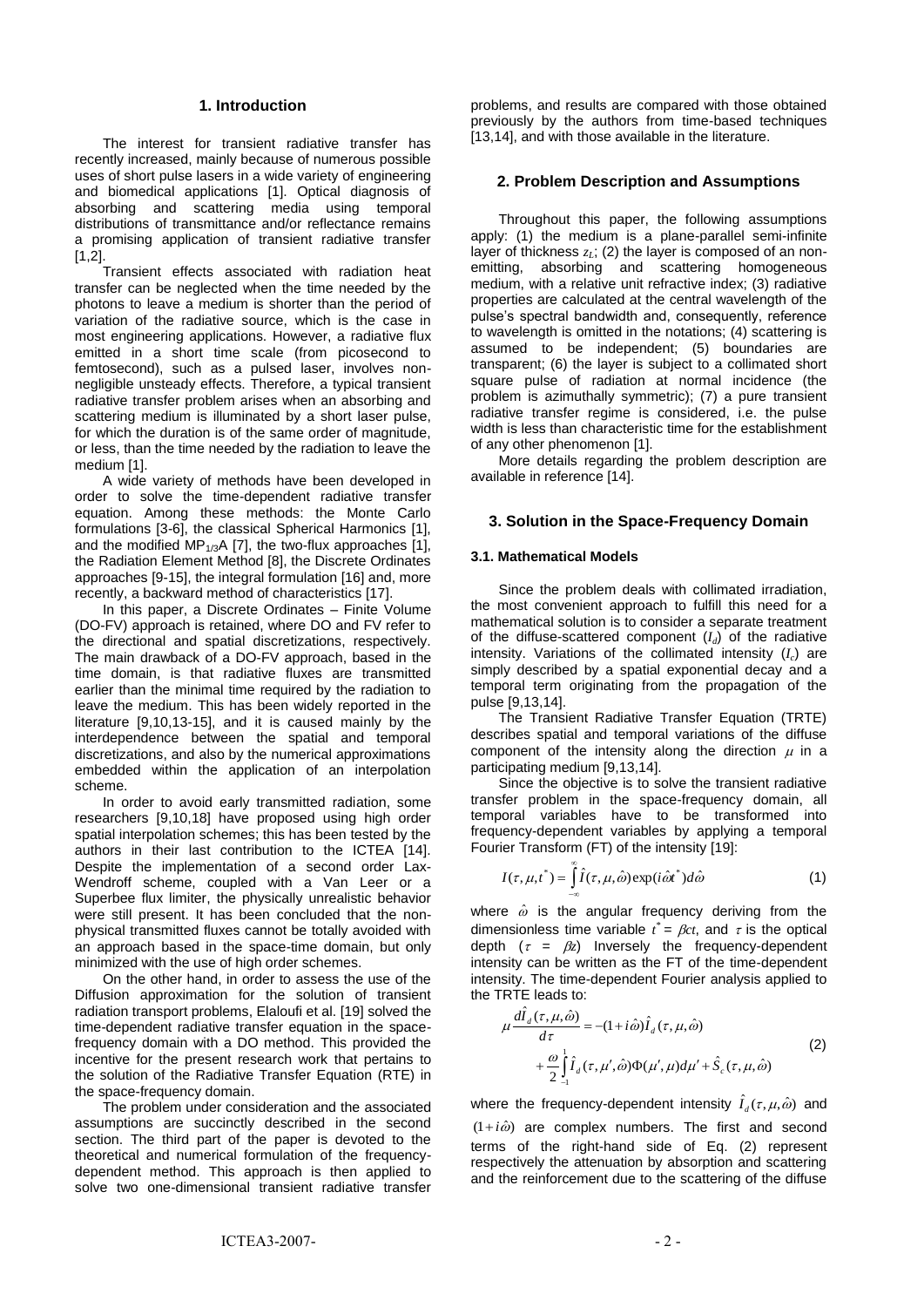part of intensity. This equation has the form of a steadystate radiative transfer equation and is called the Complex Radiative Transfer Equation (CRTE). The source term  $\hat{S}_c$  originating from the scattering of the collimated intensity is determined from a particular solution of Eq. (2) without scattering sources [19]:

$$
\hat{S}_c(\tau,\mu,\hat{\omega}) = \frac{\omega}{4\pi} \hat{I}_0(\hat{\omega}) \exp[-\tau(1+i\hat{\omega})] \Phi(1,\mu)
$$
(3)

where  $\hat{I}_0(\hat{\omega})$  is obtained from the temporal Fourier analysis of the incident pulse. From the above statement, it is concluded that the solution of a transient radiative transfer problem can be obtained by solving the CRTE for each angular frequency contained in the temporal Fourier decomposition of the pulse.

#### **3.2. Numerical Formulation**

A DO-FV approach is used in order to solve the transient radiative transfer problem in the spacefrequency domain. For a given angular frequency  $\hat{\omega}$ , a steady-state radiation transport problem is solved by calculating the frequency-dependent intensities on the *J* nodes and *M* directions of the spatial and directional discretizations, respectively. Then, integrating the CRTE over a control space  $\Delta \tau_{\text{i}}/w_m$  yields:

$$
\hat{I}_{j}^{m,k} = \frac{\frac{-\mu_{m}}{\Delta \tau_{j}} \left(\hat{I}_{j+l/2}^{m,k} - \hat{I}_{j-l/2}^{m,k}\right) + \frac{\omega_{j}}{2} \sum_{m'=1}^{M} w_{m'} \hat{I}_{j}^{m',k} \Phi_{j}^{m'm} + \hat{S}_{c_{j}}^{m,k}}{1 + i \hat{\omega}_{k}}
$$
(4)

In the above,  $\hat{I}^{m,k}_j$  is the frequency-dependent intensity at node *j*, in direction *m*, and at frequency *k*, corresponding to the discrete pulsation  $\hat{\omega}_k$  for which the CRTE is solved. The variables  $I^{m,n}_{j \pm 1/2}$  are the intensities at the boundaries of the control volume surrounding the node *j*. The subscript *d*, referring to the diffuse component of intensity, is omitted for more clarity.

To solve Eq. (4), one needs to relate the value of the intensity at control volume boundaries  $(j \pm \frac{1}{2})$  – for a specific direction and frequency – to the nodal values (…,  $j - 1$ ,  $j$ ,  $j + 1$ ,...), by choosing an appropriate spatial interpolation scheme. In this work, a first order upwind scheme is sufficient, since the CRTE is a steady-state equation.

Eq. (4) is then solved, for a specific frequency *k*, for each node *j* and in each direction *m* of the spatial and angular discretizations, respectively. An iterative scheme, based upon the convergence of the source term due to the scattering of the diffuse part of intensity, is used [15].

In order to determine the frequencies for which the CRTE is solved, a temporal FT is applied on the incident square pulse:

$$
I_0^k = I_0 \left( \frac{\sin \hat{\omega}_k t_p^*}{\hat{\omega}_k} - i \frac{1 - \cos \hat{\omega}_k t_p^*}{\hat{\omega}_k} \right) \tag{5}
$$

The *K* relevant angular frequencies are selected by calculating Eq. (5) for a series of discrete pulsations  $\hat{\omega}_k$  . A graphical representation of the real and imaginary parts of  $I_0^k$ , as a function of  $\hat{\omega}_k$ , allows one to find the threshold angular frequencies,  $\hat{\omega}_{\text{\tiny-K}/2}$  and  $\hat{\omega}_{\text{\tiny K}/2}$ , for which the CRTE has to be solved (i.e., frequencies below and above which the real and imaginary parts of  $I_0^k$  vanish). The angular frequency discretization  $\Delta \hat{\omega}_k$  is determined by performing a numerical sensitivity analysis.

Finally, the time-dependent intensities have to be recovered from the frequency-dependent intensities. This is done by applying an Inverse Fourier Transform (IFT) on the frequency-dependent intensities:

$$
I_j^{m,n} = \text{Re}\left\{2\sum_{k=0}^{K/2} \frac{1}{K} \exp(i\hat{\omega}_k t_n^*) \hat{I}_j^{m,k}\right\}
$$
 (6)

Eq. (6) implies that the frequency-dependent intensities can be calculated and summed only for the *K*/2 relevant angular frequencies (symmetry of the summation) in order to determine the time-dependent intensity at a given instant *t<sup>n</sup> \** . Unlike a space-time approach, the determination of the intensity at instant *t<sup>n</sup> \** doesn't require the knowledge of intensities at 0,  $t_1^*$ ,  $t_2^*$ ,

 $\ldots, t_{n-1}^*$ .

The principal steps to solve the transient radiative transfer problem in the space-frequency domain are summarized hereafter: (1) the temporal FT of the pulse is first calculated; (2) the relevant frequencies are determined; (3) a CRTE is solved for each selected angular frequency; (4) an IFT is applied in order to derive time-dependent intensities.

#### **4. Results and Discussions**

Two typical transient radiative transfer problems are solved in this section; in both cases, the absorbing and scattering medium is illuminated by a square pulsed collimated radiation beam of unit intensity  $(I_0 = 1)$  and unit dimensionless duration ( $t_p^* = 1$ ) on its boundary  $\tau = 0$ [14]. When the medium is anisotropically scattering, the linear anisotropic phase function is considered ( $\Phi(\mu', \mu)$  = 1 +  $a\mu\mu'$ ). In post-treatment, the temporal hemispherical transmittance is calculated from the time-dependent intensities [14].

The numerical codes are written in *FORTRAN* and compiled with the software *Microsoft Developer Studio – Fortran PowerStation 4* on a PC Pentium III of 600 MHz.

#### **4.1. Optically Thick and Highly Scattering Media**

In this first problem, the optical thickness of the medium is  $\tau_L$  = 10 while the scattering albedo is  $\omega$  = 0.998. The transmittance is calculated for three types of scattering media: isotropic (*a* = 0), highly forward scattering (*a* = 0.9), and highly backward scattering (*a* = - 0.9). For this problem, 100 spatial nodes and 10 directions (equal weights polar quadrature) are sufficient to discretize the spatial and directional domains; no significant improvement of the results has been observed beyond these thresholds.

Also, the temporal Fourier transform of the square pulse allows the determination of pulsations for which the CRTE has to be solved (from -16 $\pi$  to 16 $\pi$ , except  $\hat{\omega}_k$  = 0). A preliminary parametric analysis permitted the identification of an optimal angular frequency discretization ( $\Delta \hat{\omega}_k = 3 \times 10^{-4} \pi$ ).

Transmittances obtained by solving the CRTE with a DO-FV method are reported in Fig. 1. It is important to note that since the optical thickness  $(\tau_L)$  of the slab is 10, the minimal dimensionless time required by the radiation to leave the medium  $(t_L^*)$  is also 10.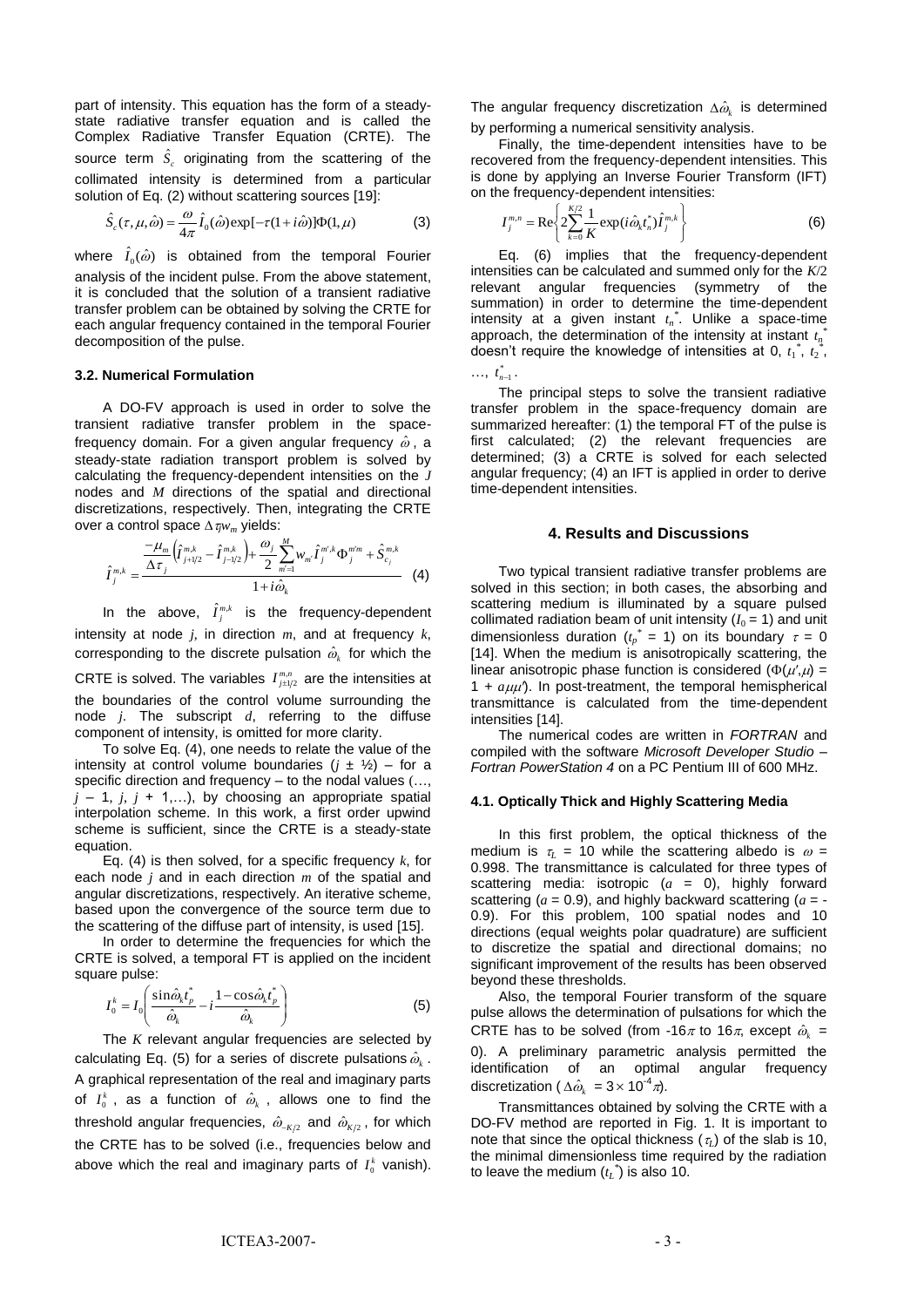

**Fig. 1. Temporal distribution of hemispherical transmittance; comparison between the frequencydomain approach and a Monte Carlo formulation [6]**

Figure 1 clearly indicates that for a large time scale (from 0 to 100), results from the frequency-dependent method are in good agreement with those obtained from a MC formulation, even at early time periods (i.e., near *tL \** ). It is important to note here that the physical interpretation of the results is available in reference [14].

In order to analyze more precisely the relative accuracy of the frequency-domain approach, the transmittances obtained from this method are compared at early time periods with those obtained with a first order exponential scheme [13], the Van Leer flux limiter [14] and the Superbee flux limiter [14]. Only results for  $a = 0.9$ are shown, since early transmitted radiation becomes more important as the medium is highly forward scattering.



**Fig. 2. Temporal distribution of hemispherical transmittance; comparison between the Van Leer flux limiter [14], the Superbee flux limiter [14], the exponential interpolation scheme [13], and the frequency-domain method at early time periods.**

Figure 2 shows that no flux is transmitted before  $t_L^*$  = 10 only with the frequency-dependent method, since the problem associated with the interdependence between the spatial and temporal discretizations is avoided.

It can be concluded that, from a strict point of view of accuracy, the frequency-dependent approach is superior than solving directly the TRTE in the space-time domain, since the transmittance begins exactly at the dimensionless time  $t^* = 10$ . Even after this instant, the approaches give different results, and converged to the

same values approximately between  $t^* = 10$  and  $t^* \approx 12$ . However, the temporal resolution of the available MC results [6] is insufficient to conclude about this divergence.

#### **4.2. Medium of Unit Optical Thickness and Variable Scattering Albedo**

In this second problem, the optical thickness of the medium is fixed at  $\tau$  = 1 while the scattering albedo  $\omega$  is variable (0.25, 0.50, 0.75 and 0.90). In all cases, the medium is isotropically scattering  $(a = 0)$ . This second test problem has been compared [15] with a Discrete Ordinates approach coupled with the Piecewise Parabolic Advection scheme (DO-PPA) [9], which has been validated with a MC formulation [6]. The same spatial and angular discretizations used for the first problem are found sufficient.

Only a comparison between the frequency and timedependent methods (exponential scheme [13], Van Leer flux limiter [14], and Superbee flux limiter [14]), at early time periods, is shown for this particular problem (Fig. 3). The minimal dimensionless time needed by the radiation to leave the slab of unit optical thickness is  $t_L^* = 1$ . Complete results are available in reference [15].





As for the first problem, results from the spacefrequency method are the most accurate; the physics of the problem is respected, since the transmittance begins exactly at  $t^* = 1$ .

At the opposite of what have been observed for the first problem (Fig. 2), the Fig. 3 does not report a significant difference between the two approaches after *tL \** . This can be explain by the fact that, for a medium of unit optical thickness, the ballistic regime (collimated component) is dominant compared to the sinuous propagation regime (diffuse component), in the beginning of the temporal process. The collimated intensity does not induced early transmitted radiation, since its solution is determined exactly by a spatial exponential decay.

#### **5. Conclusion**

The one-dimensional transient radiative transfer problem for absorbing and scattering media has been